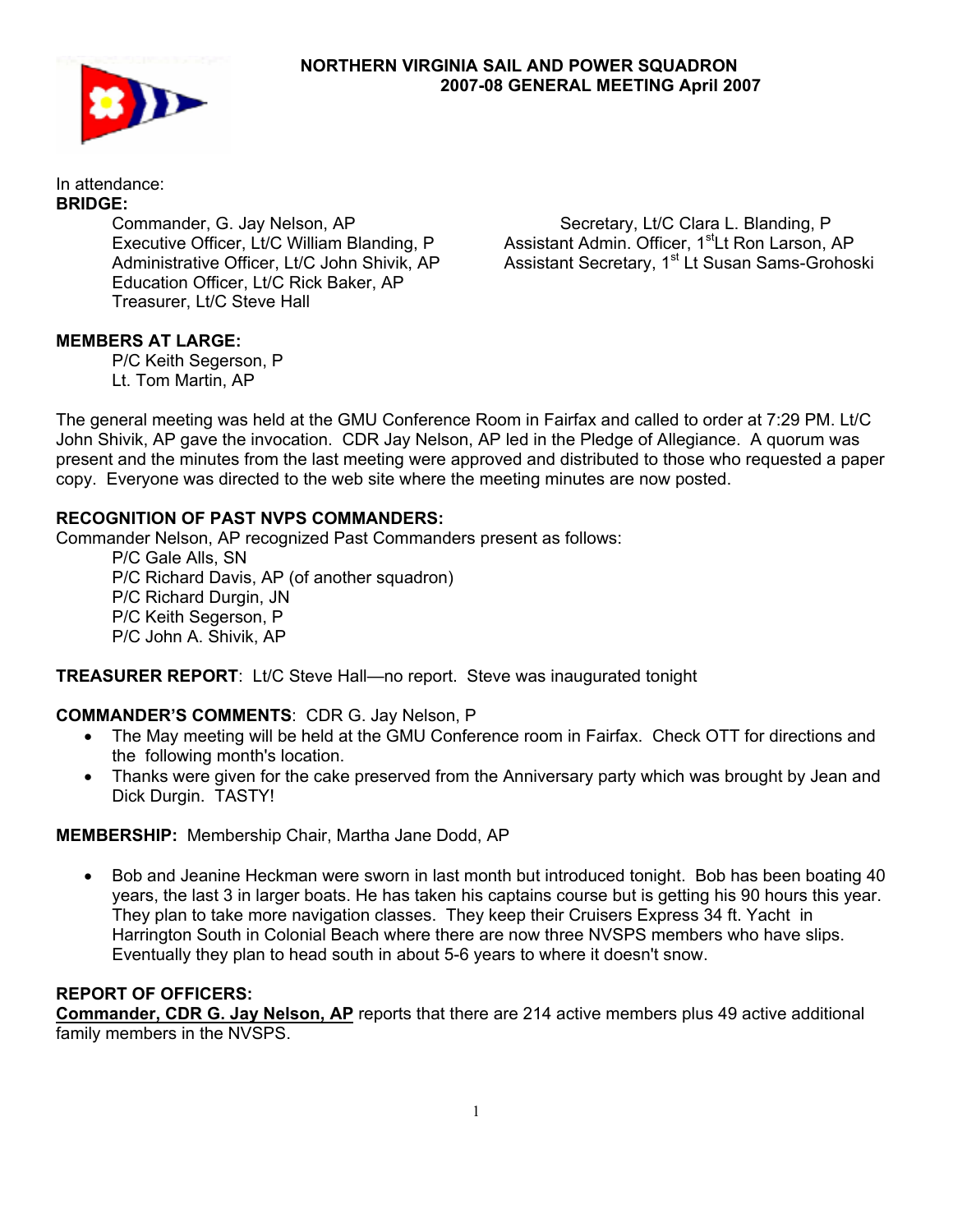**Executive Officer, Lt/C William Blanding, P** requests members to Check OTT for squadron Boating Safety information and vessel safety checks.

**Education Officer, Lt/C Rick Baker, AP**: Sat & Sun Mar 14/15 will be an All Hands Instructor Call out. Attendees will be initiated on everything needed when teaching boating class. Upon completion, individuals should be able to start with teaching Basic boating and advance to teaching seminars. Let Rick know you are coming so he can have enough handouts. He sent an email announcement to everyone in the squadron.

**Administrative Officer, Lt/C John Shivik, P**: The Summer Cruise is coming up. See Joe Jarocki for questions. Cruises are fun and recommended if you can make the opportunity.

May 19 from 1200-1700 the squadron will kick off the boating season with a picnic at the Fairfax Yacht Club. See *Of Tars and Terns* next month for latitude and longitude! Not just for 'us guys' invite kids and grandkids. It will be a good time for all. Planned activities include: BBQ, 5050 raffle, water balloon toss, navigation workshop, vessel safety checks for those at the club with boat. Other clubs in the area: Belmont Bay and Prince William Marine if you want to come in by boat. RSVP to John Shivik by email or form to be found in next Tars and Terns. *jshivik@cox.net*. Phone: 703-273-3351. Deadline May 14.

Basic Boating Course Examinations coming up in near future: forms handed out with pen attached for those signing up for basic boating course as examiner. Four interviewers at each event asked for: Dates – all to start at 1915 HRS. 19 April, 2 May, 3 May, 17 May.

**Secretary, Lt/C Clara L. Blanding, P**: Monthly minutes of the General Meeting are now available on the web site. They are currently a bit buried but she is working to get them in a more accessible location. Paper copies are available at the meeting if you want to read them. Need input next month on squadron response.

Copies of the 2007 Chesapeake guide and Intercoastal Waterway Facilities Guide 2007 were donated by the musicians at the anniversary party. Next month these will be raffled. 7 for \$5 or \$1 each.

#### **COMMITTEE REPORTS:**

**Legislative Liaison, Lt Tom Martin, AP**-- 30-40 years ago discharge from commercial ships became regulated. Recreational boats were mostly exempt until now. New legislation is that no discharge of any bilge, black, ballast, leech (anti-fouling) paint, engine cooling water may be dumped into any public waters. As this may make recreational boating obsolete, please write to your federal congressman. The states are mandated by court to come up with a program by Oct 1 to come up with permits but the state currently has no idea how to go about it. Currently some groups are working with congress, others are working to get temporary permits. Check www.boatblue.org for updates.

**P/C Dick Durgin, JN:** Copies of NVSPS history were given to anniversary party attendees. Tonight \$5 to purchase. He calls it a "Fantastic Book" and says, if you haven't read yet, 'shame on you'. It gives a lot of information. Written by Jean Durgin, Jay says it is an "amazing effort. It really is a keepsake."

**GUEST SPEAKER: CDR G. Jay Nelson, AP** spoke on Spring commissioning of your Vessels. Following are a few of the suggestions and points he made.

 The purpose of this Spring Commissioning list is to Pre-empt expensive breakage and check safety condition of vessel,

 Develop checklist: specific to your boat—cobble one together from suggestions from friends and professionals and practice on boat. It should mirror winterization checklist.

 Make a Shopping list with quantity and type of materials to take to supply store so you have them in hand when you go to commission boat.